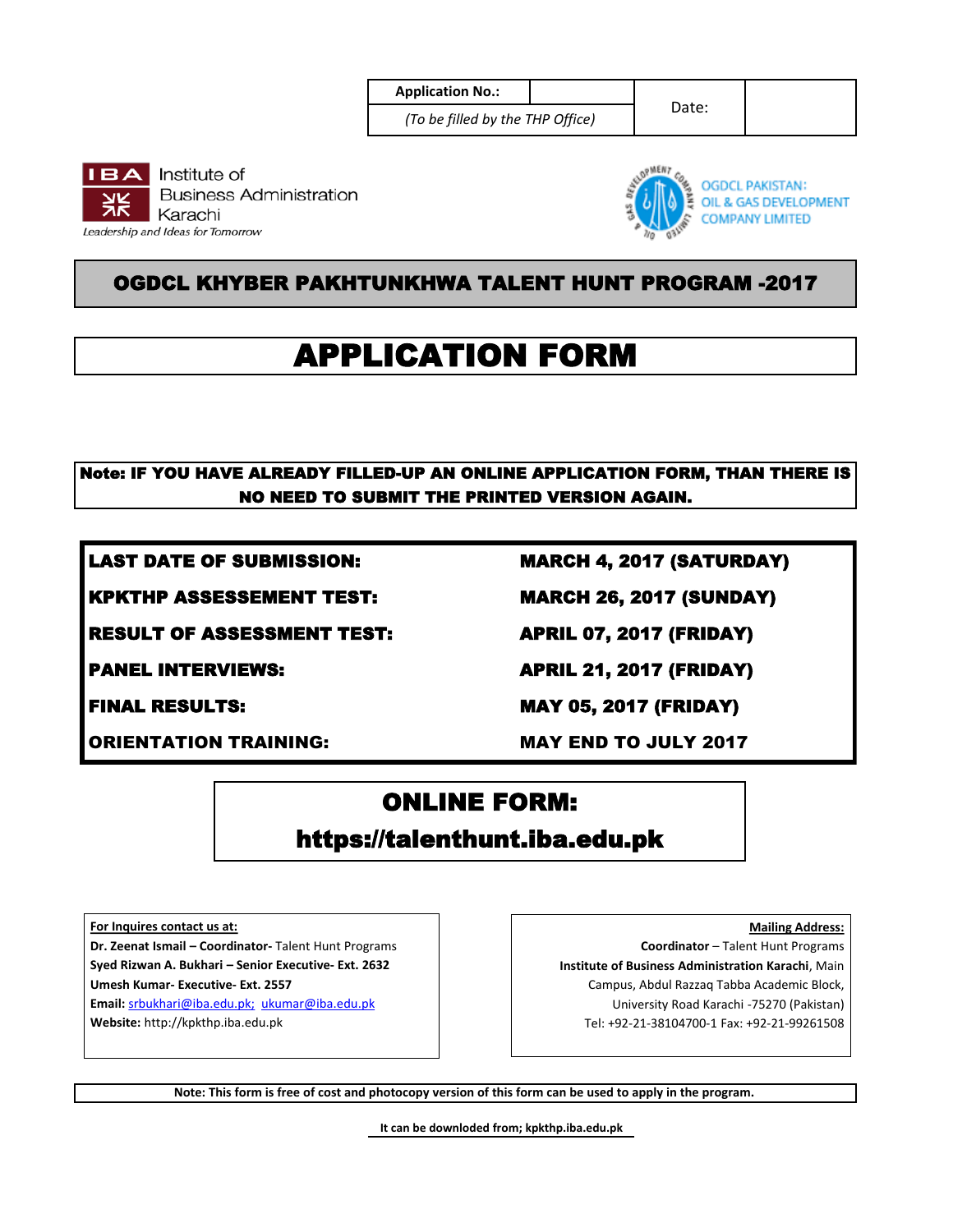## GUIDELINES FOR THE STUDENT

#### **GUIDELINES FOR FILLING OUT THE APPLICATION FORM**

Attach the following as supporting documents along with your application: **Tick Mark** 

- 1) Copies of Computerized NIC's of all family members
- 2) Salary slip / Income certificate (or Pension slip) of earning family mem
- 3) Utility bill of last month;
- 4) Your & Father domicile certificates.
- 5) Educational documents (F.A./ F.Sc/ H.Sc.) [ Marksheet, Admit Cards]

| nbers * |   |  |
|---------|---|--|
|         | _ |  |

**Applicant Signature**

**\* Note:** An **income certificate** is the document that shows monthly/annual income. If your parents/guardian is salaried, an original copy of a pay slip should be attached, otherwise if your parents/guardian owns a business they should submit Bank Statement for the last six months. If parents/guardian does not fall in either of the above two categories (that is salaried employee or business man) they should submit an undertaking on a stamp paper/affidavit (of Rs.100) stating their income and with relevant details.

#### **GENERAL INFORMATION**

Courier the complete form to the Coordinator- **OGDCL Khyber Pakhtunkhwa Talent Hunt Application Form** - IBA Main Campus, University Road Karachi, Latest by March 04, 2017 (Saturday).

Read the form very carefully before filling it to be able to get a clear picture of the requirements.

#### **TIPS FOR COMPLETING APPLICATION FORM**

Furnish factual, comprehensive and authentic information in the form.

Answer all questions. Those not applicable should be marked N/A. Please Do not;

- **Х Provide vague / incomplete information.**
- **Х Overwriting / scratching information on the form.**
- **X Submit the application with documents in wrong order without folder.**
- **X Leaving any question unanswered.**

## UNDERTAKING FORM

**1)** The information given in this application is true to the best of my knowledge and I understand that any incorrect information will result in the cancellation of this application. Further, If any information given in this application is found incorrect or false after grant of financial assistance, the Institute will stop further assistance and:

#### **\* The admission of the Applicant will be cancelled in case of 1st Semester students**

**\* In case of existing students, immediate repayment of the total Scholarship along with a fine amounting to the Scholarship paid to the student will be required. Such a student will also be disqualified for applying forany further loan / scholarship.**

**2)** We do hereby give our consent and permit a bonafide employee of IBA carrying authority letter to visit the residential / other location mentioned as part of our particulars for the purpose of physical verification of information provided by me in the financial assistance application form.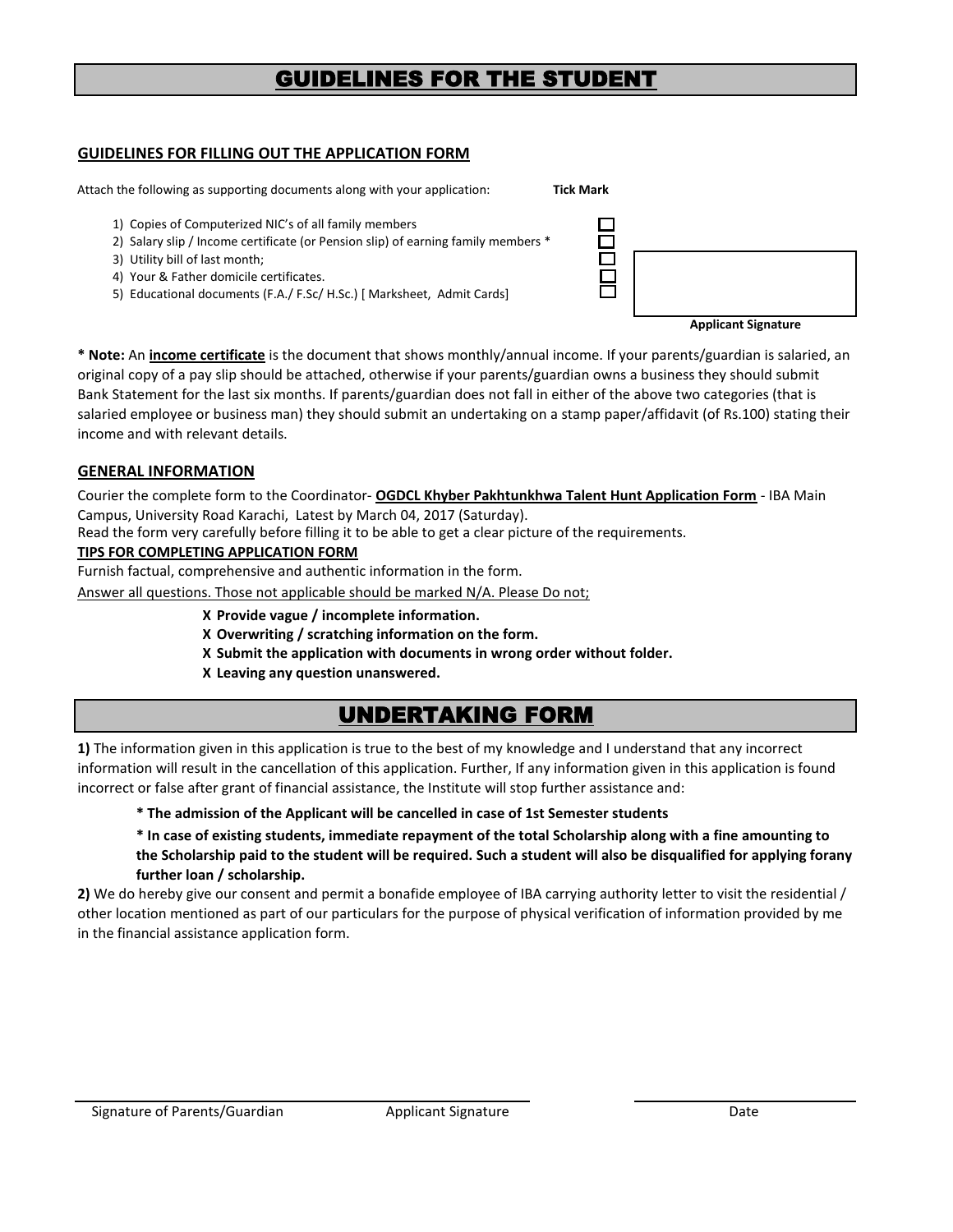## APPLICANT INFORMATION

| <b>Applicant Name</b>                                    |                                                                                           | Date of Birth                           |                                       |       |                         |                            |   |       |
|----------------------------------------------------------|-------------------------------------------------------------------------------------------|-----------------------------------------|---------------------------------------|-------|-------------------------|----------------------------|---|-------|
| <b>Mobile Number:</b>                                    | dd / mm / yyyy<br><b>Landline Number:</b>                                                 |                                         |                                       |       |                         |                            |   |       |
| <b>Email Address:</b><br>Please staple 4 photographs in  |                                                                                           |                                         |                                       |       |                         |                            |   |       |
|                                                          | Residential Address: (All future correspondence will be made on this address) :           |                                         |                                       |       |                         | this box Make it sure that |   |       |
|                                                          |                                                                                           |                                         |                                       |       |                         | your photograph is clear.  |   |       |
|                                                          |                                                                                           |                                         |                                       |       |                         |                            |   |       |
|                                                          |                                                                                           |                                         |                                       |       |                         |                            |   |       |
| <b>City</b>                                              | <b>District</b>                                                                           | <b>Province:</b>                        |                                       |       |                         |                            |   |       |
|                                                          |                                                                                           | <b>EDUCATIONAL DETAILS</b>              |                                       |       |                         |                            |   |       |
| <b>Education</b>                                         | <b>Name of School/College</b>                                                             |                                         | <b>Marks</b><br><b>Obtained Marks</b> | Total | <b>Passing</b><br>Year  | Roll<br>No.                | % | Grade |
| Matric (X)                                               |                                                                                           |                                         |                                       |       |                         |                            |   |       |
| <b>HSSC Level I (XI)</b>                                 |                                                                                           |                                         |                                       |       |                         |                            |   |       |
| <b>HSSC Level II (XII)</b>                               |                                                                                           |                                         |                                       |       |                         |                            |   |       |
|                                                          | Pre-Medical<br>ப                                                                          | Pre-Eng:<br>П                           |                                       |       | <b>Computer Science</b> |                            |   |       |
| Stream of Study                                          | Commerece                                                                                 | Arts                                    |                                       |       | Others:                 |                            |   |       |
| Name of Examination Board:                               |                                                                                           |                                         |                                       |       |                         |                            |   |       |
| Received Any scholarship previously:                     |                                                                                           | <b>YES</b>                              | $\square$ NO                          |       | Name of Scholarship:    |                            |   |       |
|                                                          | Interested Field for Career (Tick Mark only Two fields)                                   |                                         |                                       |       |                         |                            |   |       |
|                                                          | <b>Business Management</b>                                                                | Yes                                     | $\Box$<br><b>No</b>                   |       |                         |                            |   |       |
| <b>Engineering</b><br>Yes<br><b>No</b>                   |                                                                                           |                                         |                                       |       |                         |                            |   |       |
| <b>Information Technology</b><br><b>No</b><br><b>Yes</b> |                                                                                           |                                         |                                       |       |                         |                            |   |       |
|                                                          | <b>Social Science</b>                                                                     | <b>Yes</b>                              | <b>No</b>                             |       |                         |                            |   |       |
|                                                          | Other                                                                                     |                                         |                                       |       |                         |                            |   |       |
|                                                          |                                                                                           | <b>ACHIEVEMENTS</b>                     |                                       |       |                         |                            |   |       |
|                                                          | Looking back over, last two years overall what were your main achievements?               |                                         |                                       |       |                         |                            |   |       |
| 1)                                                       |                                                                                           |                                         |                                       |       |                         |                            |   |       |
| 2)                                                       |                                                                                           |                                         |                                       |       |                         |                            |   |       |
| 3)                                                       |                                                                                           |                                         |                                       |       |                         |                            |   |       |
| 4)                                                       |                                                                                           |                                         |                                       |       |                         |                            |   |       |
| $\vert 5)$                                               |                                                                                           |                                         |                                       |       |                         |                            |   |       |
|                                                          |                                                                                           | <b>TEST CENTERS</b>                     |                                       |       |                         |                            |   |       |
|                                                          | (Please choose one of the following centres for the THP Assessment Test)                  |                                         |                                       |       |                         |                            |   |       |
| Karachi                                                  | $\Box$ Bannu                                                                              | <b>Swat</b>                             |                                       |       |                         |                            |   |       |
| Peshawar<br>D I Khan                                     | Kohat<br>$\Box$<br>$\Box$ Abbottabad                                                      |                                         | <b>Lower Dir</b>                      |       |                         |                            |   |       |
|                                                          | Note: The final decision of the test centre lies with the Talent Hunt Office depending on | number of applications from each centre |                                       |       |                         |                            |   |       |